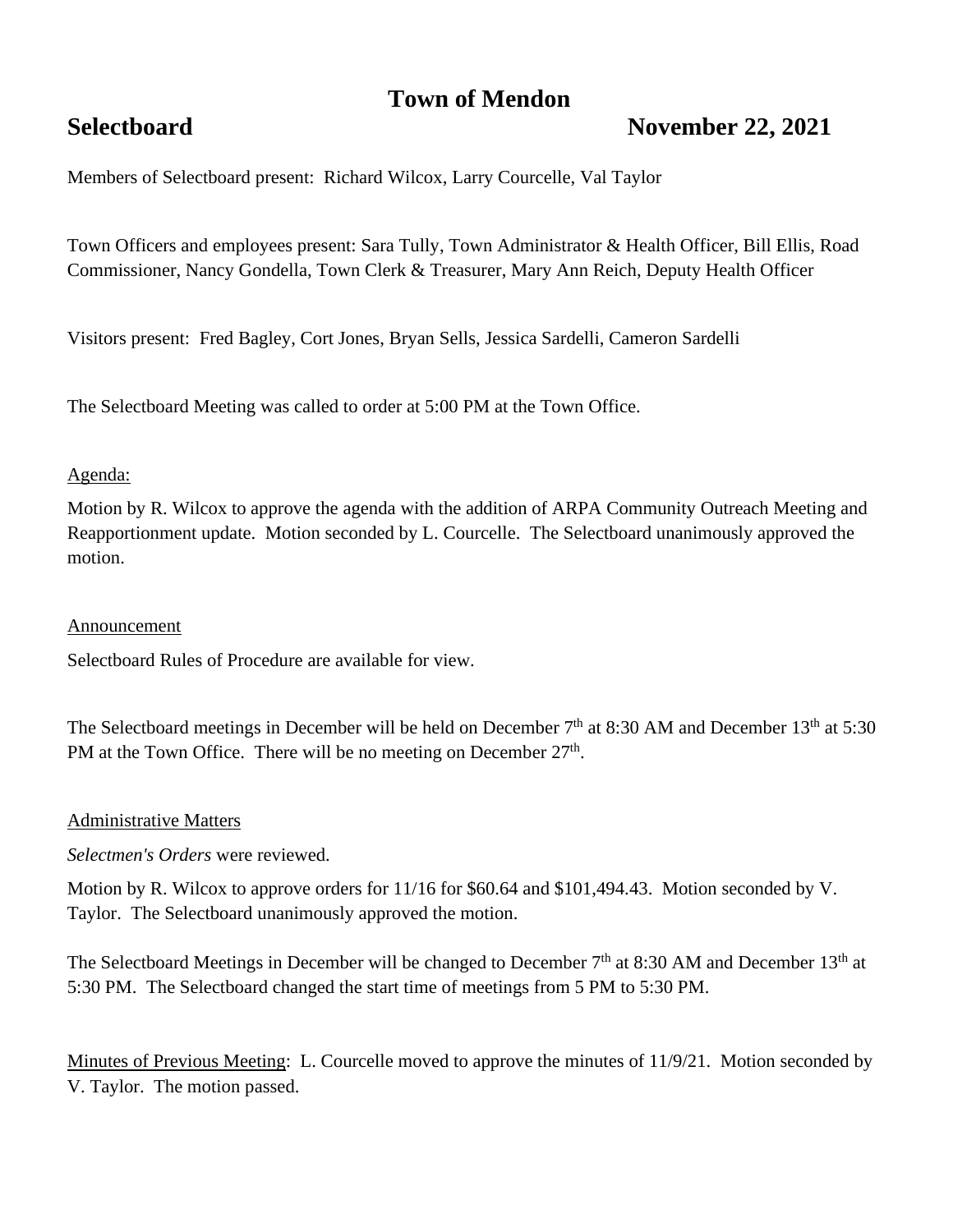## Public Comment None

## Business

*ARPA Community Outreach* The Selectboard will schedule a community outreach meeting to collect ideas of projects that would be eligible for American Rescue Plan Act funding. ARPA funds are federal dollars that require projects to be eligible and follow strict spending and reporting requirements. L. Courcelle informed the Board that Eric Hall, Rutland Regional Planning Commission is attending community meetings to discuss project eligibility. The Selectboard try to schedule the meeting so Eric Hall can assist to facilitate the discussion in Mendon. This meeting will be scheduled for January 2022.

*Reapportionment* N. Gondella reported that she reached out to the Town Clerk in Killington regarding their position on reapportionment districts. Killington has made the same recommendation as Mendon which support a district of Chittenden, Mendon, Killington and Pittsfield as all Rutland County towns meetings the population requirement. N. Gondella also reached out to Rutland Town which did not support Rutland Town being broken up into multiple districts and would welcome a population of 200 people to join a district with Rutland Town. N. Gondella will continue to gather information from Chittenden and Pittsfield. The Reapportionment Council will be updating their recommendation and submitting it to the legislature in January.

*Rutland Regional Ambulance Service* Mary Ann Reich provided information about the Regional Ambulance Service and the 2022-2023 budget request which has remained level funding for many years. M. Reich provided an update on COVID and some of the reasons for community spread. She stressed the importance of safety procedures to protect the employees. She also discussed hospital capacity and encouraged the town to keep track of what is going on in the community.

*COVID-19 Safety Procedures* S. Tully provided an overview of COVID-19 cases as reported by the Vermont Department of Health dashboard. Currently, there is a 14 day total in Rutland County of 853 which has seen a sharp and consistent over the past month. In September the town implemented a mask requirement regardless of vaccination status in all Mendon owned buildings and vehicles when social distancing can not be accomplished. At that time cases were on the rise in Rutland County and were at 386 on September  $27<sup>th</sup>$ . The legislature convened a special session on November  $23<sup>rd</sup>$  to discuss providing authority to municipalities to impose a town-wide mask mandate that would be temporary. S. Tully reported the mask requirement in the municipal buildings and vehicles was based off a VOSHA workplace safety memo that continues to be posted on the state's website. S. Tully recommended the safety procedures remain in place until the town receives information otherwise or if cases dramatically decrease in the community. The Selectboard agreed to keep the mask requirement in place.

# *Mendon on the Move:*

*Transportation Alternative Grant* F. Bagley and D. Neary submitted the final draft of the Transportation Alternative Grant to conduct a scoping study of Route 4. The application incorporated the individual comments from the Selectboard last week. The Selectboard approved the final draft and S. Tully will submit tomorrow.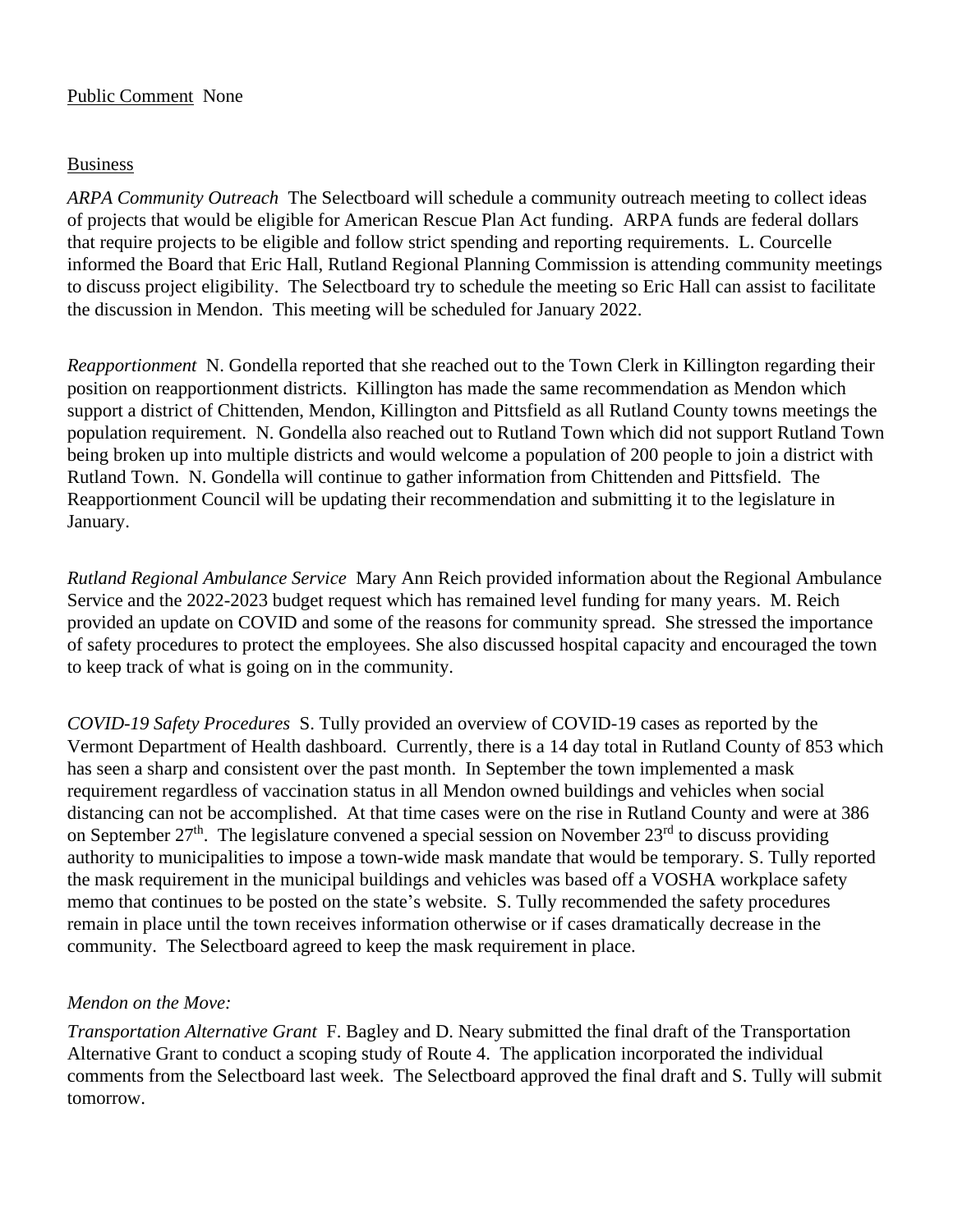*Report from Mendon on the Move Outdoor Recreation Committee* J. Sardelli, C. Sardelli, B. Sells, and C. Jones provided an update on goals of the Mendon Mountain Biking Club to expand trails in Mendon. The club would like the Selectboard support to approach Rutland City to allow trails through the Rutland City Forest in Mendon. The former Beaver Pond access on Route 4 provides parking as well a potential opportunity to connect with the Velomont Trail planned to be developed in the area. The club reported the Rutland City Department of Public Works expressed concern about erosion from trails and its effects on the Rutland City Watershed. They would like the opportunity to dismiss these concerns and educate how trails could be constructed to not effect the watershed. The Selectboard agreed to issue a letter to support the project and instructed the Mendon Mountain Biking Club to be well prepared in their presentation. The Selectboard stressed the town values our relationship with the City of Rutland. The Mendon Mountain Biking Club also requested an appropriation for the 2022-2023 budget. The Selectboard provided instruction on how to petition the town for new appropriation requests.

*Reappraisal Recap* N. Gondella presented a wrap up for the town-wide reappraisal. The BCA heard 44 appeals resulting in a decrease of property values of \$1,563,400 and a municipal tax decrease of \$5,940. There are currently 13 appeals that have not reached the deadline to appeal to the state but at this time the town is aware of five appeals to the state appraiser and one appeal to Superior Court. According to 32 V.S.A. §4461 the Selectboard can settle an appeal before it reaches a hearing by stipulating to a result in rating with the taxpayer. The stipulation must be offered to the state appraiser or court for approval and the issuance of an order. Any change of appraisal as a result of a settlement or appeal to the State Appraiser or Superior Court made after the end of the year will require the town to not only absorb the municipal tax difference but also the education tax difference. If values are lowered by the State Appraiser or Superior Court the town must also reimburse with a 1% per month interest and if the value is changed more than 20% the appeal fee paid by the applicant must also be reimbursed.

Motion by R. Wilcox to enter Executive Session at 6:45 PM pursuant to 1 V.S.A. §313 for the purpose of discussing property appeals to the State Appraiser or Superior Court with the Selectboard, N. Gondella and S. Tully present. Motion seconded by L. Courcelle. The Selectboard unanimously approved the motion. The chair declared the board out of Executive Session at 7:45 pm.

No action taken by the Board as a result of discussions in Executive Session.

*Road Reclassification* – The Selectboard reviewed a report submitted by David Conger, Dubois & King with estimates of required work to upgrade the legal trail on the Falls Road to class 3 through the first two hills. The total cost is estimated at \$887,000. The Highway Reserve Fund has budgeted \$220,000 for part of the required work.

*Regional Emergency Management Committees* Motion by L. Courcelle to appoint Phil Douglas and Val Taylor as Mendon's voting members of the Regional Emergency Management Committee. Motion seconded by R. Wilcox. The Selectboard unanimously approved the motion.

*Update Job Descriptions* S. Tully provided a draft of an updated Director of Public Safety Job Description. Discussion tabled until the next meeting.